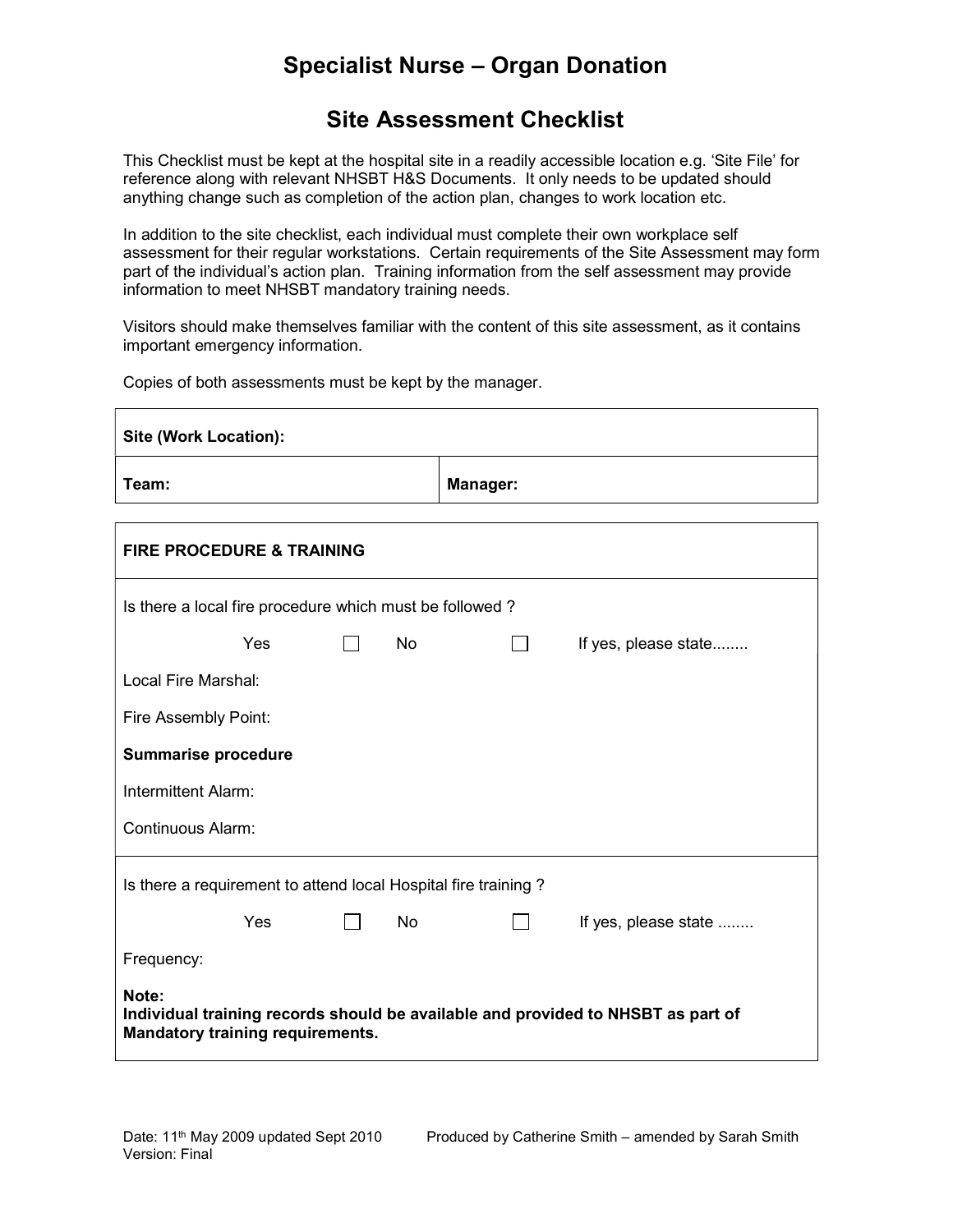| <b>FIRST AID</b>                                                                                                                                                |     |           |    |  |                      |
|-----------------------------------------------------------------------------------------------------------------------------------------------------------------|-----|-----------|----|--|----------------------|
| Are there local first aid arrangements that can be used by on-site NHSBT staff?                                                                                 |     |           |    |  |                      |
|                                                                                                                                                                 | Yes |           | No |  | If yes, please state |
| First Aiders:                                                                                                                                                   |     |           |    |  |                      |
| First Aid Kit:                                                                                                                                                  |     |           |    |  |                      |
| Note:<br>All needlesticks / contact with blood injuries must use NHSBT Occupational Health.<br>24 hour sharpsline: 0845 371 0572                                |     |           |    |  |                      |
| <b>ACCIDENT REPORTING</b>                                                                                                                                       |     |           |    |  |                      |
| All accidents / near misses MUST be reported in line with NHSBT Accident / Near Miss<br>reporting procedures.                                                   |     |           |    |  |                      |
| In addition, they must be reported to the Hospital as appropriate (e.g. in relation to areas<br>of their responsibility such as environment - slips and trips). |     |           |    |  |                      |
| Are there local hospital accident reporting arrangements?                                                                                                       |     |           |    |  |                      |
| Yes                                                                                                                                                             |     | <b>No</b> |    |  | If yes, please state |
| <b>Summarise procedure (including Hospital H&amp;S contact):</b>                                                                                                |     |           |    |  |                      |
|                                                                                                                                                                 |     |           |    |  |                      |
| <b>ADMIN / WORKSTATION LOCATION</b>                                                                                                                             |     |           |    |  |                      |
| Do you have lockable storage facilities for files and personal belongings?                                                                                      |     |           |    |  |                      |
| Yes                                                                                                                                                             |     | No        |    |  | If yes, please state |
| Storage:                                                                                                                                                        |     |           |    |  |                      |
| Locking mechanism:                                                                                                                                              |     |           |    |  |                      |
| Location:                                                                                                                                                       |     |           |    |  |                      |
|                                                                                                                                                                 |     |           |    |  |                      |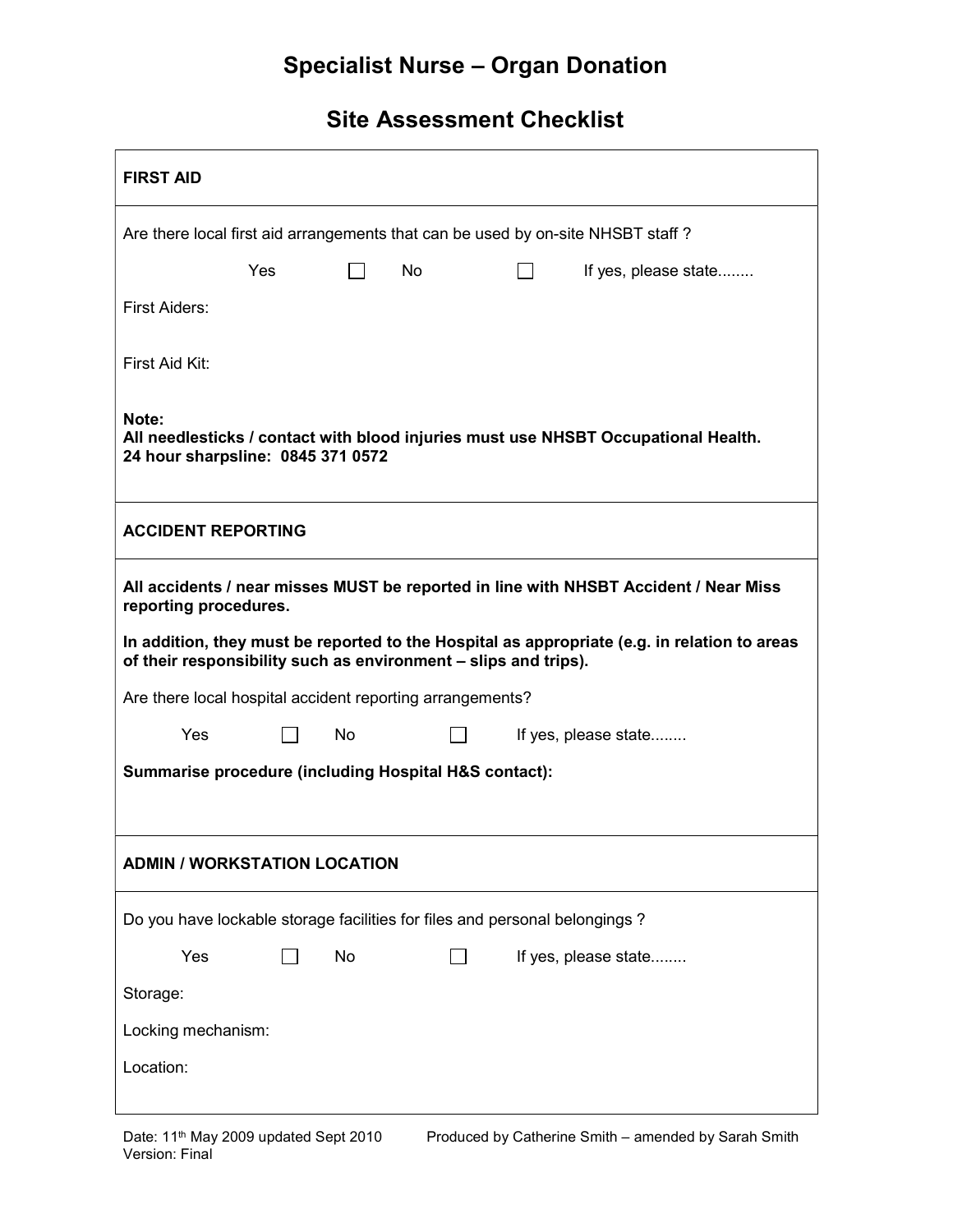| Note:<br>Keys / access to these facilities must consider 'out of hours' requirements.         |  |  |  |  |  |
|-----------------------------------------------------------------------------------------------|--|--|--|--|--|
| Do you have a dedicated workstation?                                                          |  |  |  |  |  |
| Yes<br>No<br>If yes, please state                                                             |  |  |  |  |  |
| Where exactly is the NHSBT workstation located?                                               |  |  |  |  |  |
| Location:<br>If no, please state                                                              |  |  |  |  |  |
| Which areas are available. They must be compliant with regard to seating, desk and lighting ? |  |  |  |  |  |
| Location:                                                                                     |  |  |  |  |  |
| Who provides the facilities within the workstation?                                           |  |  |  |  |  |
| <b>NHSBT</b><br>Hospital<br><b>Both parties</b>                                               |  |  |  |  |  |
| What are these?                                                                               |  |  |  |  |  |
| NHSBT:                                                                                        |  |  |  |  |  |
| Hospital:                                                                                     |  |  |  |  |  |
| Who owns the electrical equipment used at the workstation?                                    |  |  |  |  |  |
| <b>NHSBT</b><br>Hospital<br><b>Both parties</b>                                               |  |  |  |  |  |
| List NHSBT equipment:                                                                         |  |  |  |  |  |
| List Hospital equipment:                                                                      |  |  |  |  |  |
| Is electrical equipment routinely checked for safety (portable appliance testing - PAT)?      |  |  |  |  |  |
| No<br>Yes                                                                                     |  |  |  |  |  |
| If Yes, state who does this:                                                                  |  |  |  |  |  |
| Last checked:<br>Next test date:<br>(note this should be displayed on the equipment)          |  |  |  |  |  |
|                                                                                               |  |  |  |  |  |
| <b>MANUAL HANDLING AIDS / SYSTEMS OF WORK</b>                                                 |  |  |  |  |  |
| Are there local manual handling procedures (related to donors) which must be followed?        |  |  |  |  |  |
| Yes<br>No<br>If yes, please state                                                             |  |  |  |  |  |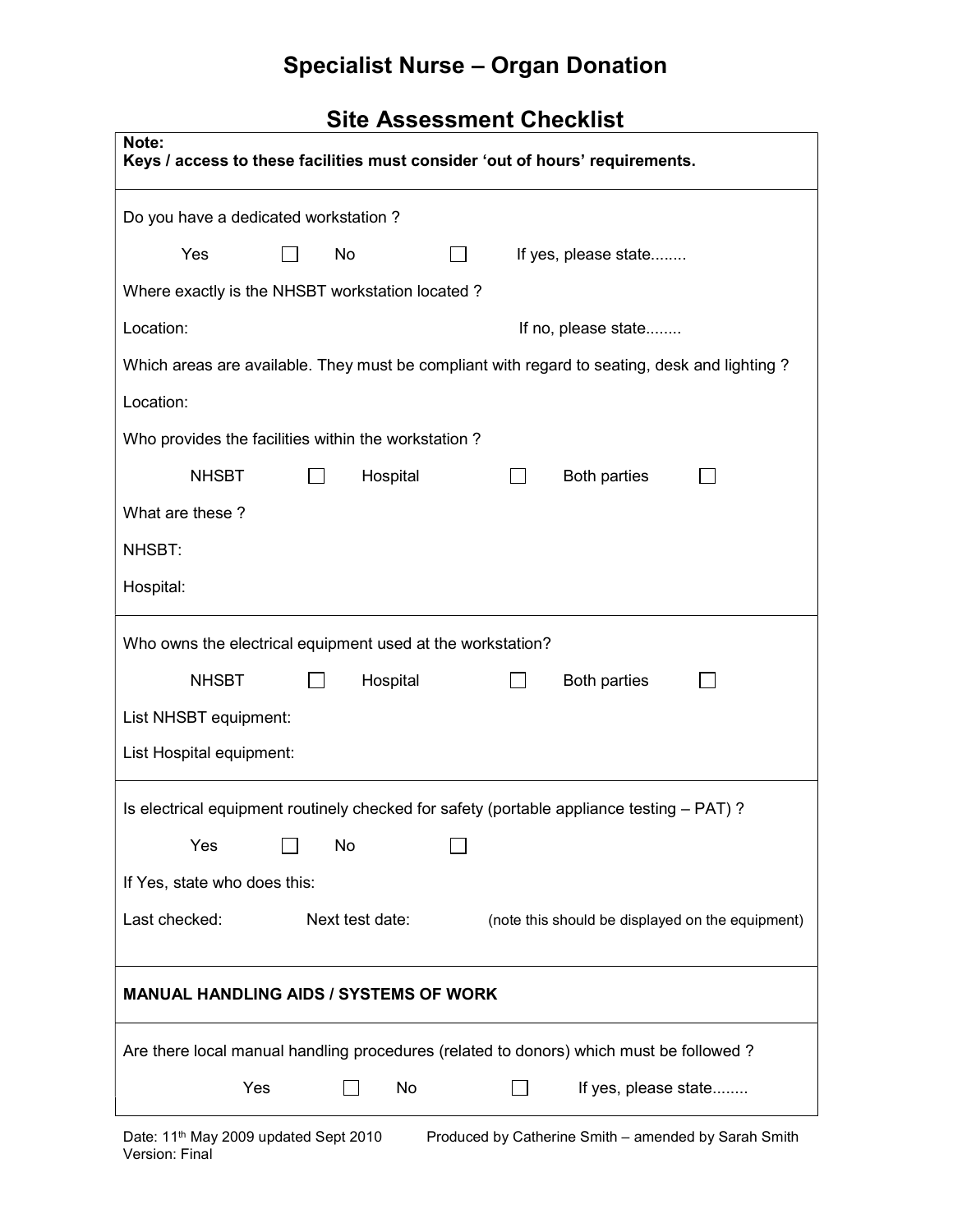| <b>Summarise procedures</b>                                                                                                                         |     |    |    |  |                                                                                            |  |
|-----------------------------------------------------------------------------------------------------------------------------------------------------|-----|----|----|--|--------------------------------------------------------------------------------------------|--|
|                                                                                                                                                     |     |    |    |  |                                                                                            |  |
| Is there a requirement to attend local Hospital manual handling training?                                                                           |     |    |    |  |                                                                                            |  |
|                                                                                                                                                     | Yes |    | No |  | If yes, please state                                                                       |  |
| Frequency:                                                                                                                                          |     |    |    |  |                                                                                            |  |
| Note:<br>Individual training records should be available and provided to NHSBT as part of<br><b>Mandatory training requirements.</b>                |     |    |    |  |                                                                                            |  |
| <b>WELFARE ARRANGEMENTS</b>                                                                                                                         |     |    |    |  |                                                                                            |  |
|                                                                                                                                                     |     |    |    |  | Are there toilet / wash facilities nearby to which NHSBT staff have access whilst on site? |  |
| Yes                                                                                                                                                 |     | No |    |  |                                                                                            |  |
| If yes, please state location:                                                                                                                      |     |    |    |  |                                                                                            |  |
| Are there rest room facilities to which NHSBT staff have access whilst on site?                                                                     |     |    |    |  |                                                                                            |  |
| Yes                                                                                                                                                 |     | No |    |  |                                                                                            |  |
| If yes, please state location:                                                                                                                      |     |    |    |  |                                                                                            |  |
| Are there canteen facilities to which NHSBT staff have access whilst on site?                                                                       |     |    |    |  |                                                                                            |  |
| Yes                                                                                                                                                 |     | No |    |  |                                                                                            |  |
| If yes, please state location:                                                                                                                      |     |    |    |  |                                                                                            |  |
| Are there local security arrangements to which NHSBT staff have access whilst on site?<br>e.g. security guards escorting staff to cars out of hours |     |    |    |  |                                                                                            |  |
| Yes                                                                                                                                                 |     | No |    |  |                                                                                            |  |
| If yes, please state what these are and how to access:                                                                                              |     |    |    |  |                                                                                            |  |